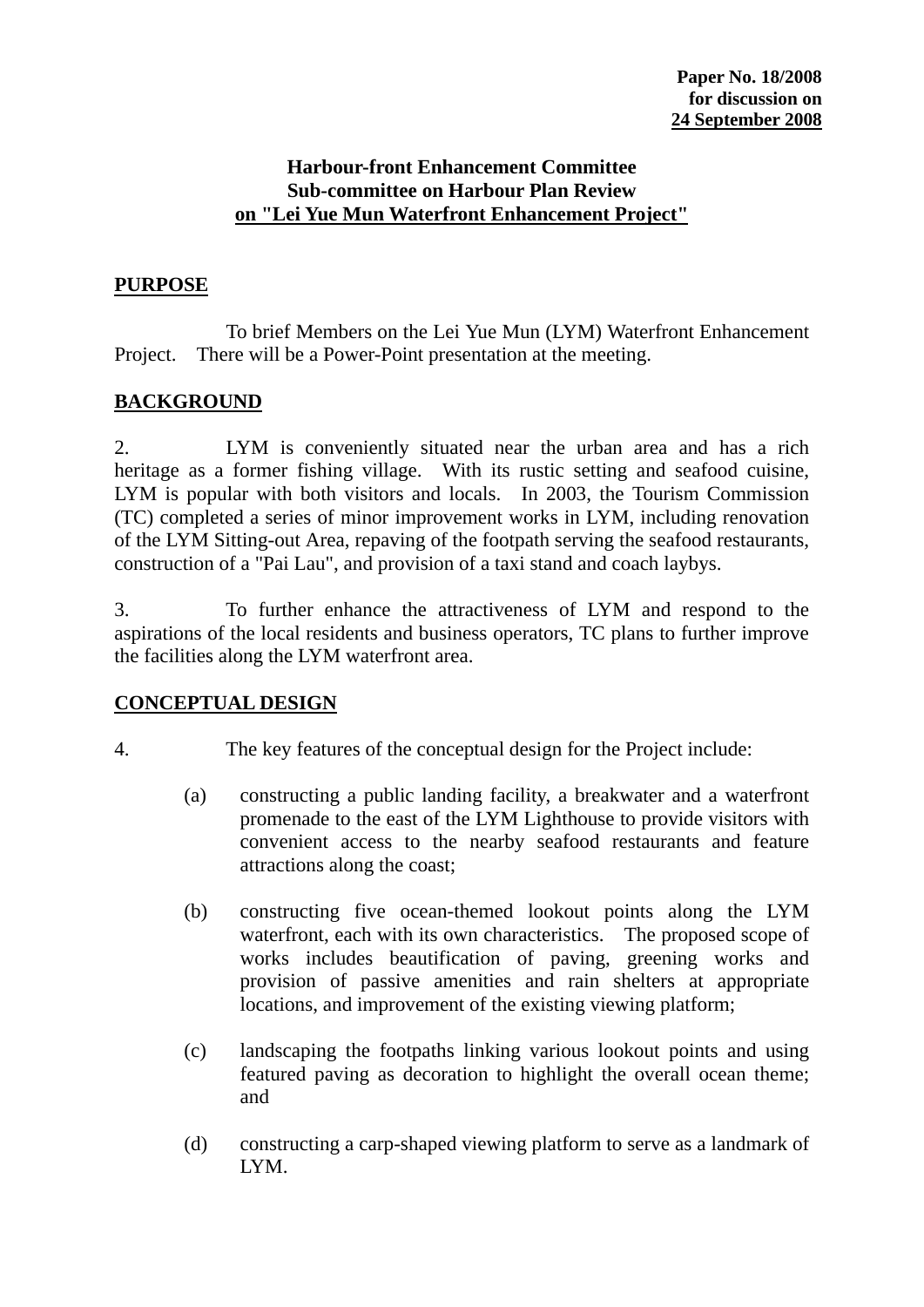A conceptual plan on the project design is at **Annex**.

5. In drawing up the conceptual design, the works departments have conducted relevant environmental review, ecological and fisheries impact assessment and marine traffic impact assessment to ensure that the proposed works comply with various technical and environmental requirements. In addition, we have tried to minimize the number of squatters that may be affected so as to reduce the impact on the community. Affected residents who are eligible will be rehoused in accordance with government's rehousing policy. At the construction stage, we will formulate suitable mitigation measures to minimize the impact of the project works on the surrounding environment and inconvenience to the public.

## **PUBLIC ENGAGEMENT**

6. We submitted the project framework in May 2005 to the Kwun Tong District Council (KTDC) for comments. KTDC supported the proposal and selected the area east of the LYM Lighthouse as the site for the landing facility. Subsequently, we presented the conceptual design for the Project to the KTDC in May 2007 and May 2008, which expressed unanimous support on both occasions. Separately, we have consulted other relevant stakeholders, including green groups and fishermen, on the design and the scope of the Project. We also plan to arrange a consultation session for LYM residents in October 2008.

7. Subject to the views collected, the works departments will work out the detailed design for the Project, taking into account the Harbour Planning Principles and Guidelines issued by the Harbourfront Enhancement Committee. Upon completion of the relevant statutory procedures and subject to funding approval by the Legislative Council, we expect the works to commence in mid 2010 for phased completion starting from 2012.

# **ADVICE SOUGHT**

8. Members are invited to note the scope of the Lei Yue Mun Waterfront Enhancement Project.

Tourism Commission September 2008